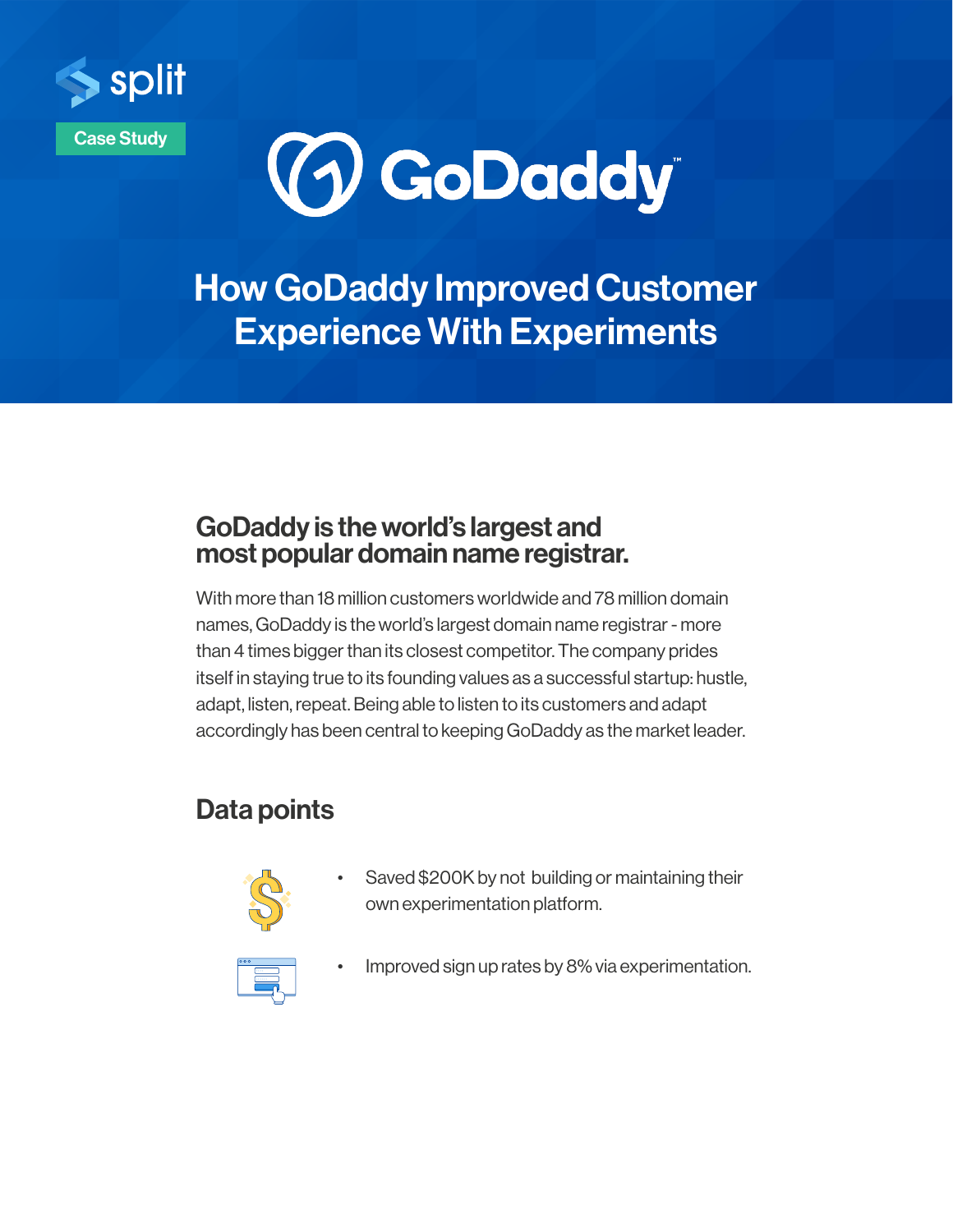## **Background**

Not surprisingly, the mantra trickles down to their engineering teams as well. Key to adapting, listening and repeating, is the ability to carry out customer-engaging experiments, and being able to respond quickly to customer feedback, a need recognized by Björn Levidow, Sr. Director of Product Management. In this role, Björn leads experimentation efforts at GoDaddy.

#### Across the company, we had 15 engineers building different experimentation and feature flagging platforms… that's a lot of money we were spending, and just from that point we've already realized the ROI with Split."

Björn Levidow, Sr. Director of Product Management

## Buy vs Build

Björn wanted GoDaddy to be able to carry out experiments "at the velocity of thought". He envisioned creating an air traffic control for experiments, a standardized platform and a repository of all experiments for all the disparate teams at GoDaddy wanting to learn from their customers.

By Björn's estimates, creating such a platform would have needed 3 engineers working full-time on the project for over a year. In addition, building a platform would require continuing maintenance work, the opportunity cost of diverting highly talented (and expensive) resources, and the cost of driving adoption across teams.

Hence Björn began to look for vendors in the space, and sought recommendations from the teams that had looked into experimentation platforms. GoDaddy's acquisition of Main Street Hub, a Split customer, introduced Björn to Split.

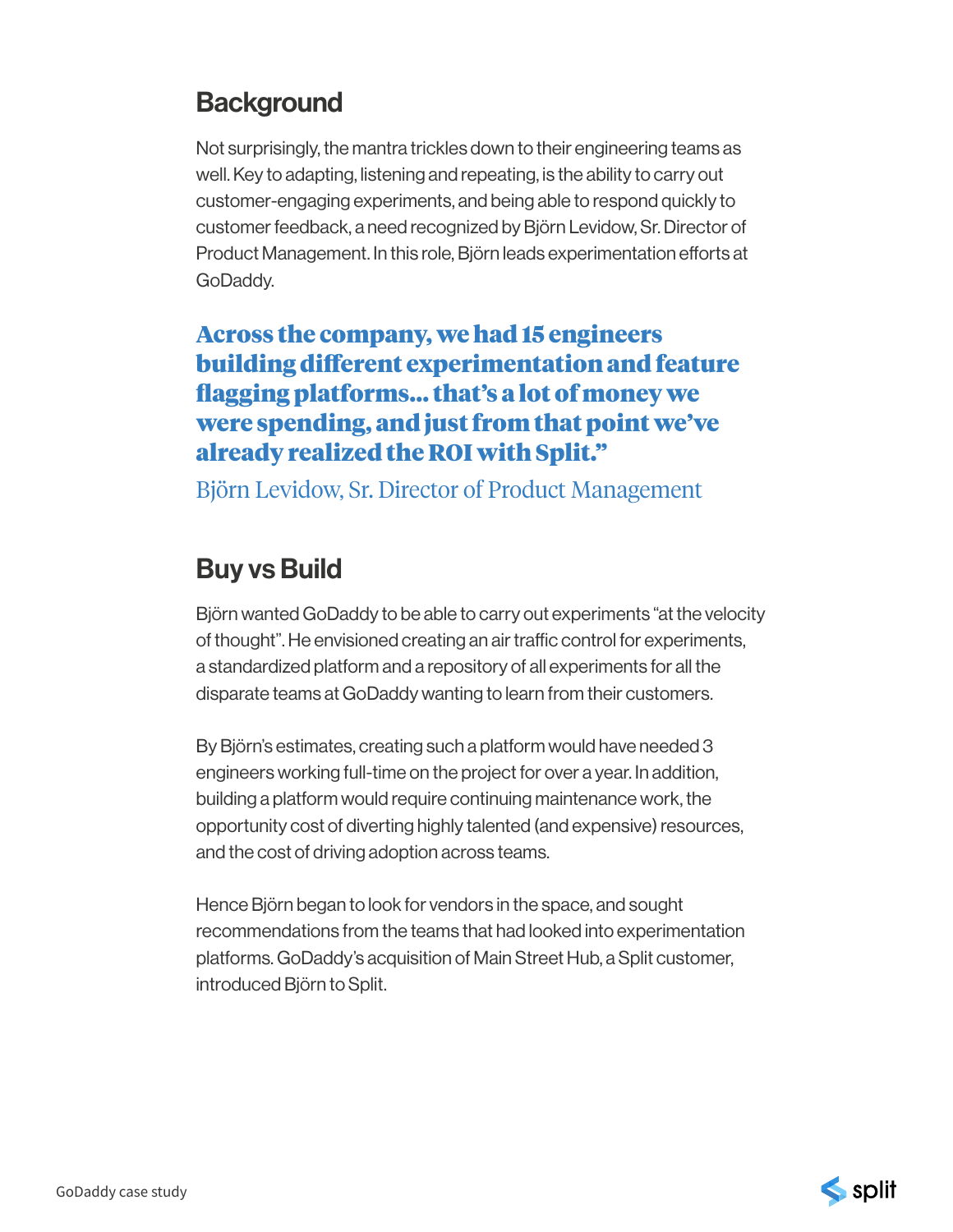# Choosing Split

Of the 7 vendors Björn looked at, Split was the only one built specifically for engineering teams. At Main Street Hub, Split's experimentation platform had been crucial for developing and testing the most optimum machine learning models for sales qualification, where Split's ease-of-use and developer-friendliness allowed for rapid iteration and a fast adoption across teams.

Split's simplicity meant GoDaddy was able to set up Split experiments with only 30 minutes of work. Through the evaluation period, it became clear that Split provided the most trustworthy results, and had the highest statistical rigor. Split's fine-grained customer segmentation capabilities, targeting rules and phased rollouts allowed for the greatest flexibility in experiment design.

For example, an engineering team can first run an experiment in a noncore geography to test out new ideas before expanding the change to more users. Furthermore, Split's REST API surface enabled integrations with key workflows, easing adoption across teams.

#### "Split tells us exactly what's happening, and gives us trust that the experiment is being run correctly."

#### David Meyer, Sr. Product Manager

In addition to enabling GoDaddy to carry out "experiments at the velocity of thought", Split's feature delivery capabilities emboldened the teams to take yet more risks and increase output. With the ability to limit the blast radius, roll back changes quickly, and find the root cause of issues in minutes, developers feel more confident in delivering more features.

## Business Impact

Not only did GoDaddy realize immediate ROI by avoiding the engineering effort and opportunity cost of 3 FTEs, the team was able to realize tangible revenue improvement via experiments. The Sign Up team, responsible for user authentication, experimented with the password requirements flow on mobile and was able to improve sign up rate by 8%.